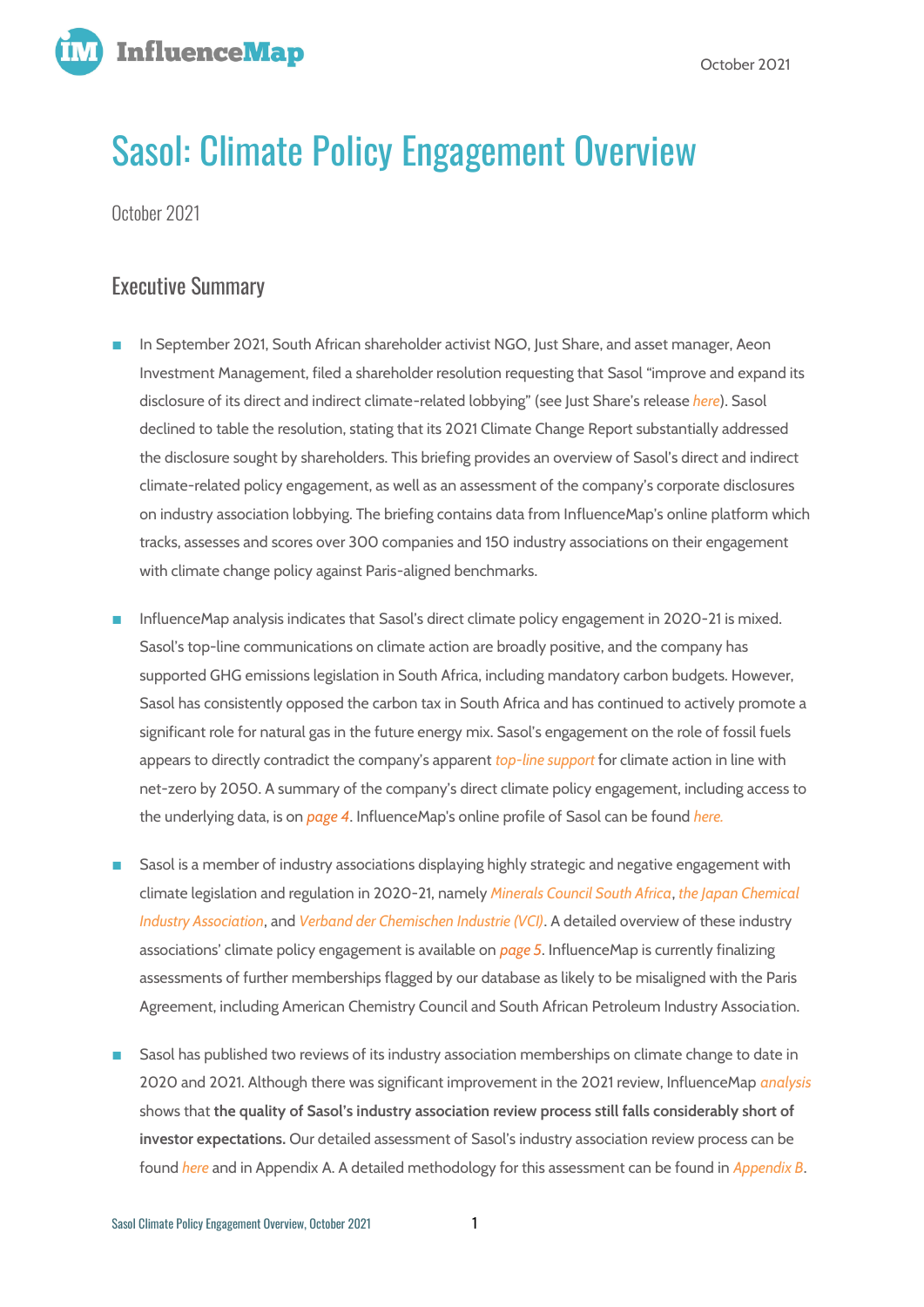

## Background: Shareholder resolution on climate advocacy

Engagement with companies over their climate policy engagement is now firmly on the investor agenda on climate change. It is an integral part of the *[Climate Action 100+](https://www.climateaction100.org/about/#_blank)* (CA100+) investor-engagement process, which now has over 545 investor signatories with a total of \$52 trillion in assets under management.

As a research partner to CA100+, InfluenceMap maintains a global system for tracking, assessing and scoring companies on their engagement with climate change policy against Paris-aligned benchmarks, currently covering around 300 companies along with 150 of their key industry associations.

InfluenceMap refers to the UN's *[Guide for Responsible Corporate Engagement in Climate Policy](https://www.unglobalcompact.org/library/501)* as a guide for what constitutes engagement. This can include advertising, social media, public relations, sponsoring research, direct contact with regulators and elected officials, funding of campaigns and political parties and participation in policy advisory committees.

This briefing provides an overview of Sasol's direct and indirect climate policy engagement, as well as an assessment of the company's corporate disclosures on industry association lobbying. This analysis is relevant to the shareholder resolution summarized in Table 1 below, which Sasol has declined to table.

| Resolution: Improve and expand disclosure of direct and indirect climate-related lobbying |                                                                                                                                                                                                                                                                                               |                  |                    |
|-------------------------------------------------------------------------------------------|-----------------------------------------------------------------------------------------------------------------------------------------------------------------------------------------------------------------------------------------------------------------------------------------------|------------------|--------------------|
| <b>Lead Filer:</b>                                                                        | Just Share and Aeon Investment<br>Management                                                                                                                                                                                                                                                  | <b>AGM Date:</b> | 19th November 2021 |
| <b>Proposal Summary:</b><br>The full resolution text is<br>available here                 | "Shareholders request that the Company improve and expand its disclosure of its direct<br>and indirect climate-related lobbying; 1 and that this disclosure is presented in the<br>Company's Climate Change Report for 2022, and updated in its annual climate change<br>reports thereafter." |                  |                    |

#### *Table 1: Key Information on rejected shareholder resolution at Sasol's 2021 AGM*

Following growing investor scrutiny on corporate lobbying behavior, companies are increasingly facing shareholder resolutions on climate policy engagement. The number of resolutions filed in this category has significantly increased in the last three years, becoming the most popular among the climate-relevant resolution universe *[monitored by InfluenceMap](https://financemap.org/resolution-list)*: 17 in 2020, compared with 8 in 2018 and 13 in 2019.

This trend appears to be continuing in 2021, with investors filing record numbers of resolutions specifically calling for Paris-aligned policy engagement. InfluenceMap is producing a series of investor briefings on companies facing these resolutions in 2021, with more information available *[here](https://influencemap.org/landing/Shareholder-Resolutions-773735dc958a2f2f2f44b972cc0c6e66)*.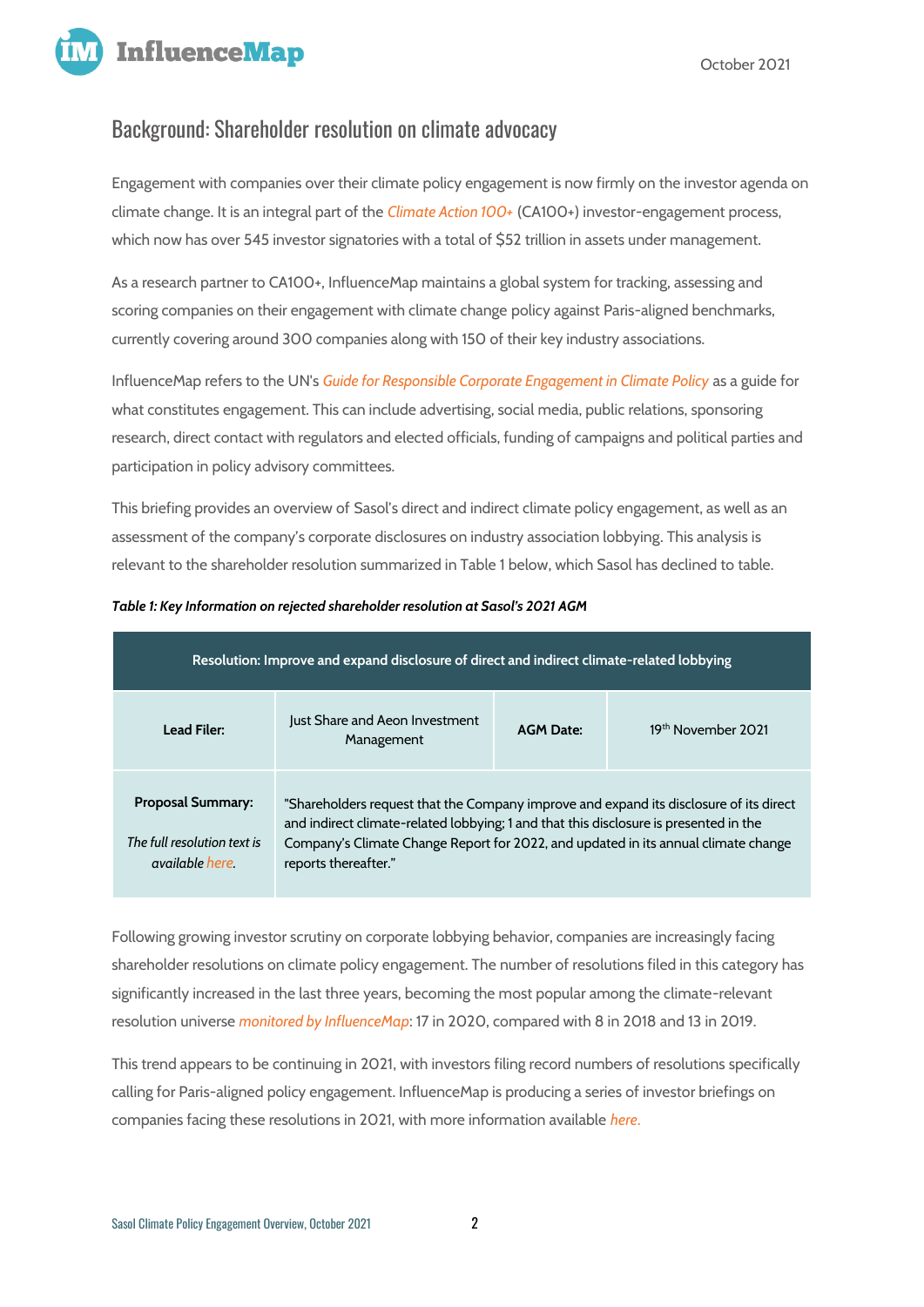



## Summary of Sasol's climate policy engagement

## **Overview**

InfluenceMap's methodology, available *[on our website](https://influencemap.org/page/Our-Methodology)*, uses seven publicly available data sources to gather evidence of company and industry association engagement on a range of climate-related policy streams. Each item of evidence is scored against benchmarks based on the advice of *[IPCC science](https://www.ipcc.ch/sr15/)* or the stated intentions of governments looking to implement the Paris Agreement. This process can result in hundreds of scored evidence items, providing a robust basis to assess the extent to which a company's climate policy engagement, and that of its industry associations, is Paris-aligned.

InfluenceMap's online profile of Sasol, including access to the underlying data which forms this assessment, can be found *[here.](https://influencemap.org/company/Sasol-901b3e373efd487e596441367fe72a2c/projectlink/Sasol-In-Climate-Change)* The analysis of Sasol's industry association relationships, including detailed profiles for each association, can be explored via the "Details of Relationship Score" tab. An overview of InfluenceMap's assessment of Sasol is provided in Table 2 below.

| <b>Sasol</b>                        |      |                                                                                                                                                                                                                                                                                                                                                           |
|-------------------------------------|------|-----------------------------------------------------------------------------------------------------------------------------------------------------------------------------------------------------------------------------------------------------------------------------------------------------------------------------------------------------------|
| Performance<br><b>Band</b>          | $C-$ | <b>Performance Band (A+ to F)</b> is a full measure of a company's climate policy<br>engagement, accounting for both its own engagement and that of its industry<br>associations. A+ indicates full support for Paris-aligned climate policy, with<br>grades from D to F indicating increasingly obstructive climate policy<br>engagement.                |
| <b>Organization</b><br><b>Score</b> | 59%  | <b>Organization Score (0 to 100)</b> expresses how supportive or obstructive the<br>company is towards climate policy aligned with the Paris Agreement, with scores<br>under 50 indicating "internal" misalignment between the Paris Agreement and<br>the company's detailed climate policy engagement.                                                   |
| Relationship<br><b>Score</b>        | 53%  | Relationship Score (0 to 100) expresses how supportive or obstructive the<br>company's industry associations are towards climate policy aligned with the Paris<br>Agreement, with scores under 50 indicating "external" misalignment between<br>the Paris Agreement and the detailed climate policy engagement of the<br>company's industry associations. |
| <b>Engagement</b><br>Intensity      | 20%  | Engagement Intensity (0 to 100) is a measure of the level of policy engagement<br>by the company, with scores above 12 indicating active engagement, and scores<br>above 25 indicating highly active or strategic engagement.                                                                                                                             |

#### *Table 2: Overview of InfluenceMap's assessment of Sasol*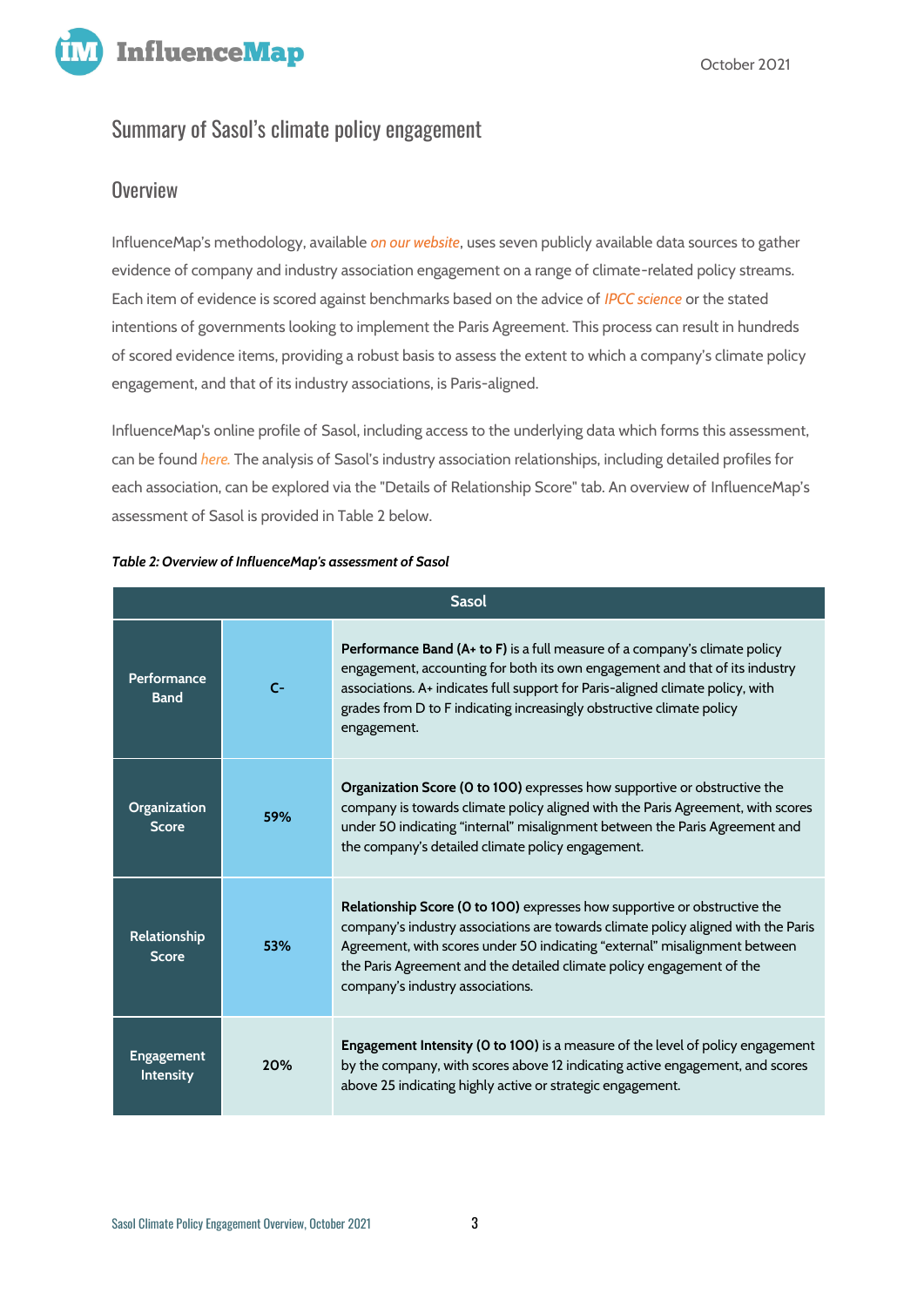

October 2021

## Summary of direct climate policy engagement

InfluenceMap's analysis of Sasol's direct climate policy engagement is based on 79 independent data points, 39 of which have been logged since 2020. Under InfluenceMap's system, recent evidence is heavily weighted in the calculations of metrics, as explained in our *[methodology](https://influencemap.org/page/Our-Methodology)*. This section contains embedded links to our online platform where over 30,000 pieces of assessed evidence are archived.

- **Top-line support for climate action:** Sasol's high-level communications on climate change are broadly positive. In its 2021 Climate Change Report, published in September 2021, Sasol *[stated](https://influencemap.org/evidence/45664bfb63d081c9bad182f42003aecf)* that countries and companies are required to contribute to halve global GHG emissions by 2030 and reach net-zero by 2050, in line with the IPCC. In the same 2021 report, Sasol *[supported](https://influencemap.org/evidence/028039e6cee41c074b2b5414e4d1c057)* the need for a "holistic legal framework" under the Climate Change Bill in South Africa, including carbon pricing measures. Sasol has also consistently supported the Paris Agreement, *[advocating](https://influencemap.org/evidence/0c5d547716d5bbcb3f5f46587b0982f2)* an increase in South Africa's Nationally Determined Contribution (NDC) ambition in its 2021 Climate Change Report.
- Actively supporting fossil fuels: Sasol does not appear to fully support the energy transition, advocating significant growth in the role of natural gas in the energy mix, alongside *[renewables and](https://influencemap.org/evidence/e4c5495dd94497192e7663384333dd8c)  [green hydrogen](https://influencemap.org/evidence/e4c5495dd94497192e7663384333dd8c)*. Sasol's 2021 Climate Change Report *[supported](https://influencemap.org/evidence/b9371d7c00372b31170171fb901fbb6e)* a shift from coal to renewables and natural gas. This report acknowledged natural gas as a "transition fuel" in a longer-term shift to zeroemission energy sources such as green hydrogen, and referenced the need for CCS and methane emissions abatement technologies. However, there were no clear conditions around the deployment or feasibility of these mitigation measures, or timelines for an overall reduction of gas in the energy mix. In a September 2021 press release, Sasol *[called for](https://influencemap.org/evidence/2e56e473c8e0b9ab733211bb9c7959af)* additional natural gas supply options and enabling infrastructure to grow the gas market in South Africa. The 2018 *[IPCC Special Report](https://www.ipcc.ch/sr15/)* explains that by 2050, under most 1.5°C-consistent decarbonization pathways, the use of CCS would allow the generation share of gas to be approximately 8% of global electricity by 2050.
- **Opposition to South Africa's carbon tax:** Sasol appears to have consistently opposed South Africa's carbon tax, stating opposition to the policy in each of its CDP Climate Change Disclosures from *[2018](https://influencemap.org/evidence/-c864df9b4c2d2e9202b07f1904e60a98)* to *[2020](https://influencemap.org/evidence/-4910f249eecbfd0144068a4af54f25d5)*. In its 2020 response, Sasol emphasized South Africa's developmental challenges and the need to achieve "least-cost mitigation". In its 2021 Climate Change Report, Sasol *[appeared to](https://influencemap.org/evidence/27b122c4e541fac571cd57ba18c09f37)  [support](https://influencemap.org/evidence/27b122c4e541fac571cd57ba18c09f37)* the alignment of existing carbon tax and carbon budget policies in South Africa, but did not explicitly support the tax and appeared to support a more gradual implementation.
- **Support for GHG emissions legislation in South Africa:** In its 2021 Climate Change Report, Sasol *[called](https://influencemap.org/evidence/a7a9597a516d97e2d4e1c7d1e0ffbb98)  [for](https://influencemap.org/evidence/a7a9597a516d97e2d4e1c7d1e0ffbb98)* a more ambitious 2030 GHG target in South Africa in line with recommendations by the Presidential Climate Commission (PCC). The PCC's proposed target has since been adopted in South Africa's *[NDC update](https://www4.unfccc.int/sites/ndcstaging/PublishedDocuments/South%20Africa%20First/South%20Africa%20updated%20first%20NDC%20September%202021.pdf)* in September 2021. In the same report, Sasol *[supported](https://influencemap.org/evidence/b89fee86161ad28430991d1ee00f71c4)* legislation for mandatory carbon budgets under the Climate Change Bill, and the mandatory reporting of GHG emissions.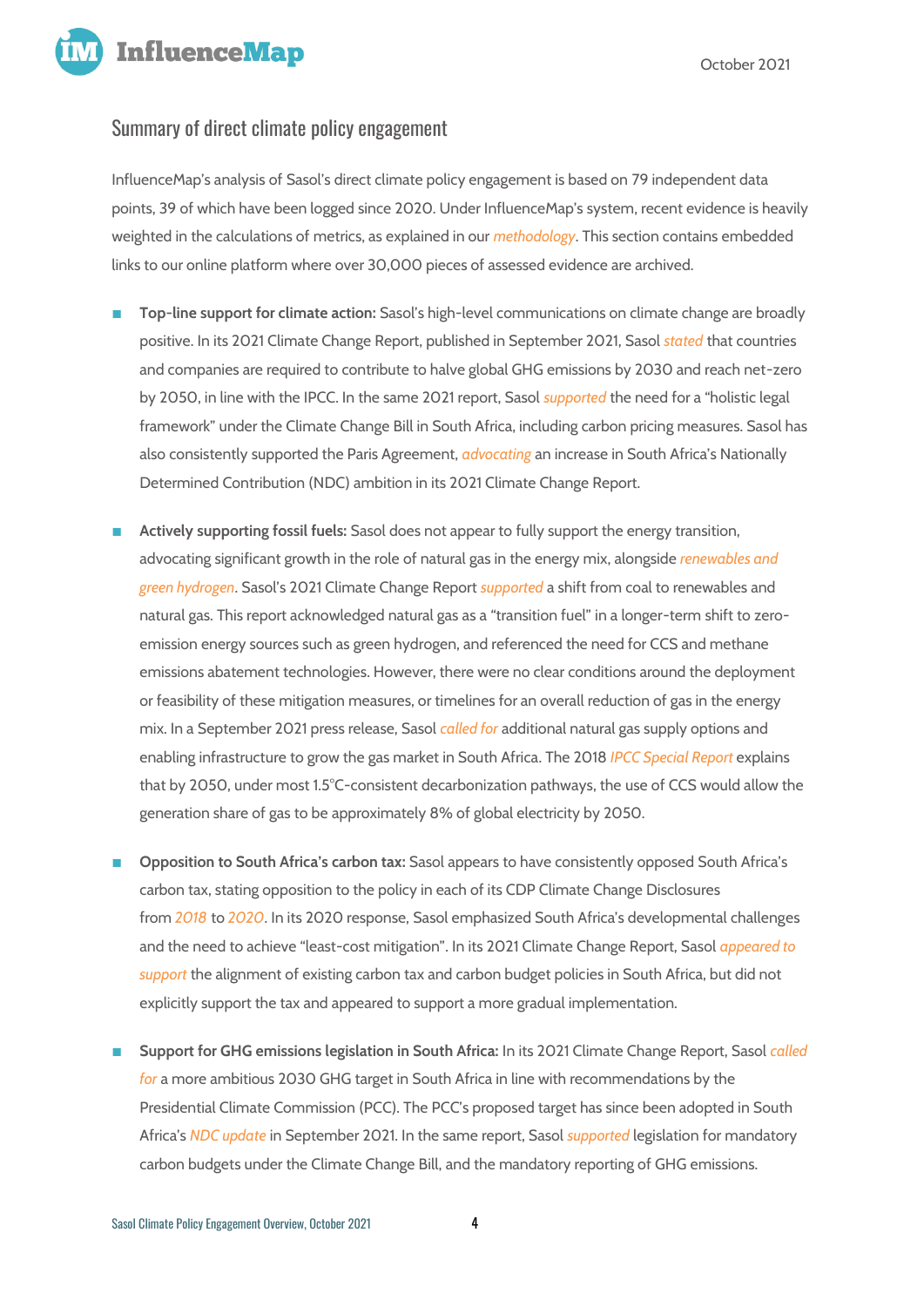**InfluenceMap** 

## Summary of indirect climate policy engagement via industry associations

InfluenceMap's platform tracks and analyzes the climate policy engagement of over 150 industry associations using the same benchmarks and scoring process applied to companies. This gives an assessment of each association's engagement against Paris-aligned benchmarks. This section details InfluenceMap's analysis of Sasol's key industry associations and governance processes.

- Sasol has published two reviews of its industry association memberships on climate change to date in 2020 and 2021. Although there was significant improvement in the 2021 review, InfluenceMap *[analysis](https://influencemap.org/site/scorecards/Sasol-Review-Scorecard.pdf)*  shows that **the quality of Sasol's industry association review process still falls considerably short of investor expectations.** Sasol's disclosure of its climate policy positions and those of its industry associations has improved in its 2021 review, but still lacks detail regarding its direct and indirect engagement with specific climate policy. As such, Sasol has failed to accurately identify and take action on misalignments with key industry associations engaging counter to the Paris goals. Our detailed assessment of Sasol's industry association review process can be found *[here](https://influencemap.org/site/scorecards/Sasol-Review-Scorecard.pdf)* and in Appendix A.
- InfluenceMap analysis indicates that Sasol likely **holds three memberships** to industry associations with misaligned climate policy engagement (ranked as a D or below by InfluenceMap's system). These are *[Minerals Council South Africa \(MINCOSA\)](https://influencemap.org/influencer/South-African-Chamber-of-Mines-d9fecc0ed7db4a809c71f3fc6a2b0cd6/projectlink/South-African-Chamber-of-Mines-in-Climate-Change-0013d7336a26e09316ed6b650a90faba)*, *[the Japan Chemical Industry Association \(JCIA\)](https://influencemap.org/influencer/Japan-Chemical-Industry-Association-JCIA/projectlink/Japan-Chemical-Industry-Association-JCIA-In-Climate-Change)*, and *[Verband](https://influencemap.org/influencer/German-Chemical-Industry-Association-VCI/projectlink/German-Chemical-Industry-Association-VCI-In-Climate-Change)  [der Chemischen Industrie \(VCI\)](https://influencemap.org/influencer/German-Chemical-Industry-Association-VCI/projectlink/German-Chemical-Industry-Association-VCI-In-Climate-Change)*. InfluenceMap analysis indicates a further four memberships to industry associations potentially misaligned with the Paris Agreement (ranked as B- or below by InfluenceMap's system) including *[European Chemical Industry Council \(Cefic\)](https://influencemap.org/influencer/CEFIC-d9d3710f40561dc4376930da7e0c5942/projectlink/European-Chemical-Industry-Council-CEFIC-In-Climate-Change)*, *[Business Unity South Africa \(BUSA\)](https://influencemap.org/influencer/Business-Unity-South-Africa-BUSA-1d7c6580502e072741174a1d7d09c4b1/projectlink/Business-Unity-South-Africa-BUSA-in-Climate-Change-7ec7ce7b31bb6f03d4b269cc5317bb87)*, and *[Industry Task Team on Climate Change \(ITTCC\)](https://influencemap.org/influencer/Industry-Task-Team-on-Climate-Change-05393ae1544bc136c3aab40a5b6c8729/projectlink/Industry-Task-Team-on-Climate-Change-in-Climate-Change-e14e3211ae9af54455c8fd6d054c2757)*. Also, Sasol's senior executives hold influential executive and committee positions at MINCOSA, BUSA, and ITTCC, all of which have engaged negatively on climate policy in South Africa.

Sasol is a member of further industry associations flagged by InfluenceMap's database as likely to be misaligned with the Paris Agreement, including the American Chemistry Council (ACC) and the South African Petroleum Industry Association (SAPIA). InfluenceMap is currently updating and finalizing assessments of these groups, and details of this analysis will be added to this briefing in Q4 2021.

Table 3 on the following page gives an overview of six key industry associations with examples of recent obstructive climate policy engagement. Detailed profiles for all Sasol's industry associations can be explored via the links in the table, *Appendix C*, or the "Details of Relationship Score" tab on Sasol's *[profile.](https://influencemap.org/company/Sasol-901b3e373efd487e596441367fe72a2c/projectlink/Sasol-In-Climate-Change)*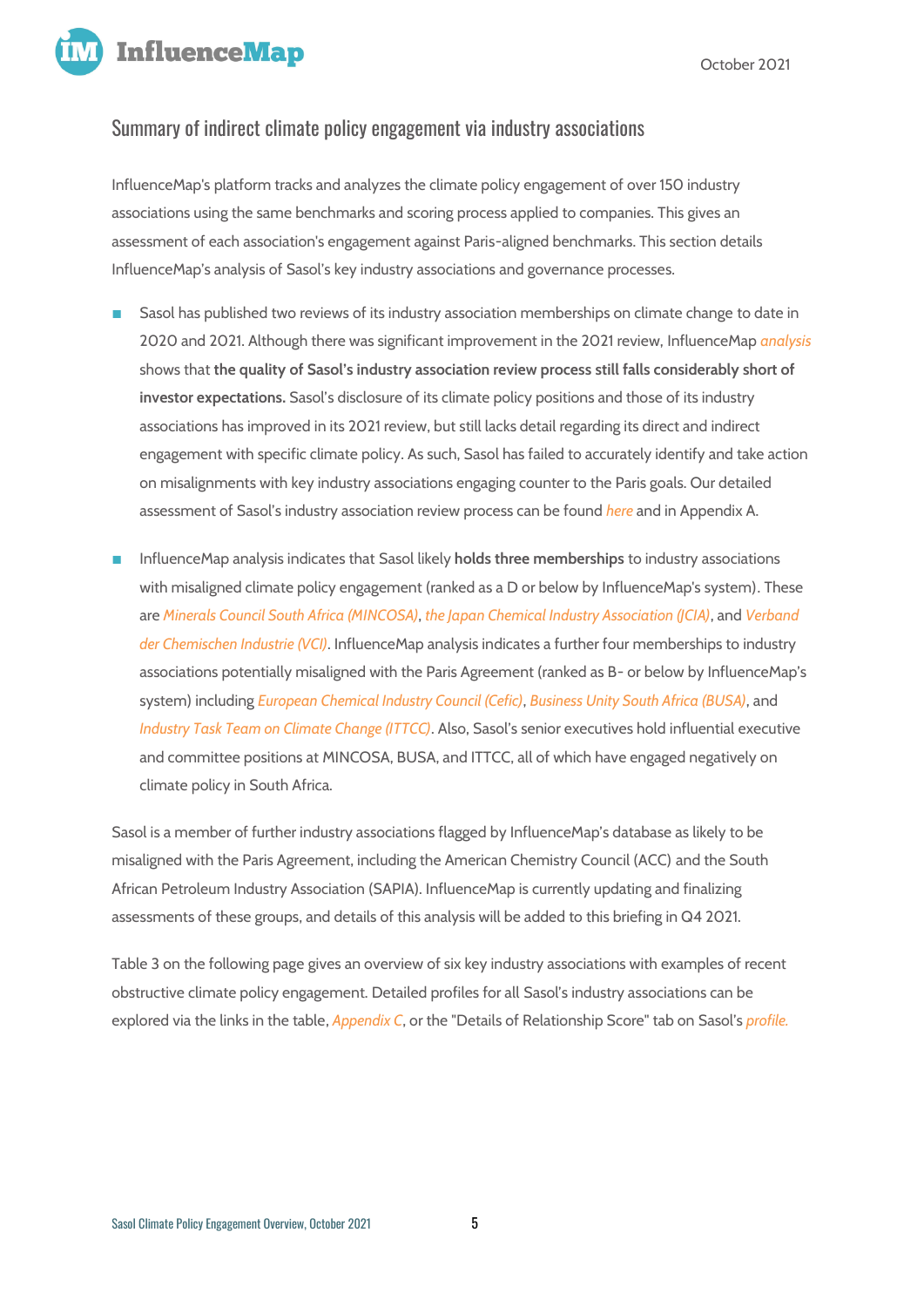

#### *Table 3: Evidence of recent climate policy engagement by Sasol's key industry associations*

| <b>Industry</b><br><b>Association</b>                                              | Performance<br><b>Band</b> | Examples of recent climate policy engagement                                                                                                                                                                                                                                                                                                                                                                                                                                                                                                                                                                                                                                                                                                                                                                                                                                                                                                                                                                                                                                                                                                                                                           |  |
|------------------------------------------------------------------------------------|----------------------------|--------------------------------------------------------------------------------------------------------------------------------------------------------------------------------------------------------------------------------------------------------------------------------------------------------------------------------------------------------------------------------------------------------------------------------------------------------------------------------------------------------------------------------------------------------------------------------------------------------------------------------------------------------------------------------------------------------------------------------------------------------------------------------------------------------------------------------------------------------------------------------------------------------------------------------------------------------------------------------------------------------------------------------------------------------------------------------------------------------------------------------------------------------------------------------------------------------|--|
| <b>Japan</b><br><b>Chemical</b><br><b>Industry</b><br><b>Association</b><br>(JCIA) | $E-$                       | September 2021: In a position paper, JCIA supported the 2050 carbon<br>$\bullet$<br>neutrality goal, but also <i>appeared</i> to emphasize the need for climate<br>solutions that heavily rely on technology to reduce emissions from GHG-<br>intensive energy sources over the long-term.<br>March 2021: At a committee meeting by the Japanese Ministry of Economy,<br>$\bullet$<br>Trade and Industry (METI), JCIA appeared to oppose a carbon tax in Japan,<br>labelling the discussion on carbon taxation "premature".<br>August-December 2020: At a METI working group meeting on energy<br>$\bullet$<br>efficiency and coal power generation, JCIA argued that a transition away<br>from coal power is unaffordable. In a separate METI meeting, JCIA welcomed<br>alternative technologies that could reduce GHG emissions from thermal<br>power, while stressing that the plan to phase out fossil fuels must be<br>addressed with caution as there are no real viable alternatives, appearing<br>unsupportive of significant change in the energy mix.                                                                                                                                        |  |
| <b>Verband der</b><br><b>Chemischen</b><br><b>Industrie</b><br>(VCI)               | D-                         | September 2021: In a press release, VCI opposed the EU's energy efficiency<br>$\bullet$<br>target stating that climate-neutral technologies need more energy than<br>fossil-based technologies.<br>August 2021: VCI has consistently opposed the implementation of the EU<br>$\bullet$<br>carbon border adjustment mechanism (CBAM) in 2020-21. VCI has also<br>consistently lobbied to weaken the ambition of the EU Emissions Trading<br>System (EU ETS). This includes <i>supporting</i> free allocation of emissions<br>allowances, and <i>opposing</i> the extension of the EU ETS to additional sectors.<br>July-Aug 2021: VCI does not appear to support Germany's fuel emissions<br>$\bullet$<br>trading act in a <i>position paper</i> on its website. In a <i>press release</i> , VCI also<br>appeared not to support an increasing carbon price in Germany and<br>advocated for relief for industry under the policy.<br>June 2021: In a series of press releases, VCI opposed Germany's renewable<br>$\bullet$<br>energy levy (the EEG), and <i>labelled</i> the country's goal of 100% renewable<br>energy by 2035 as "too ambitious".                                                    |  |
| <b>Minerals</b><br><b>Council</b><br><b>South Africa</b><br>(MINCOSA)              | D                          | Sasol Mining Senior Vice President, Lucky Kgatle, is an executive board member<br>of Minerals Council South Africa.<br>September 2021: MINCOSA leads the 'Coal Mining Matters' initiative, which<br>promotes a sustained role for coal in the South African energy mix.<br>September 2021: CEO Roger Baxter supported a critical role for coal-fired<br>power in baseload generation in a presentation to South Africa's Presidential<br>Climate Change Commission. In this speech, Baxter also confirmed<br>MINCOSA's support for incentives and funding for "clean coal" technologies.<br>June 2020: In comments to Mining Weekly, CEO Roger Baxter stated that<br>$\bullet$<br>coal-fired plants would provide significant baseload power in South Africa<br>until 2050, contrary to IPCC guidance.<br>May 2020: MINCOSA disclosed in its annual report that it had successfully<br>$\bullet$<br>lobbied to weaken South Africa's carbon tax via allowances to alleviate the<br>impact on the mining sector, e.g. trade exposure and performance discounts<br>May 2020: MINCOSA appeared to <i>support</i> the diesel rebate system, a form<br>$\bullet$<br>of fossil fuel subsidy in South Africa. |  |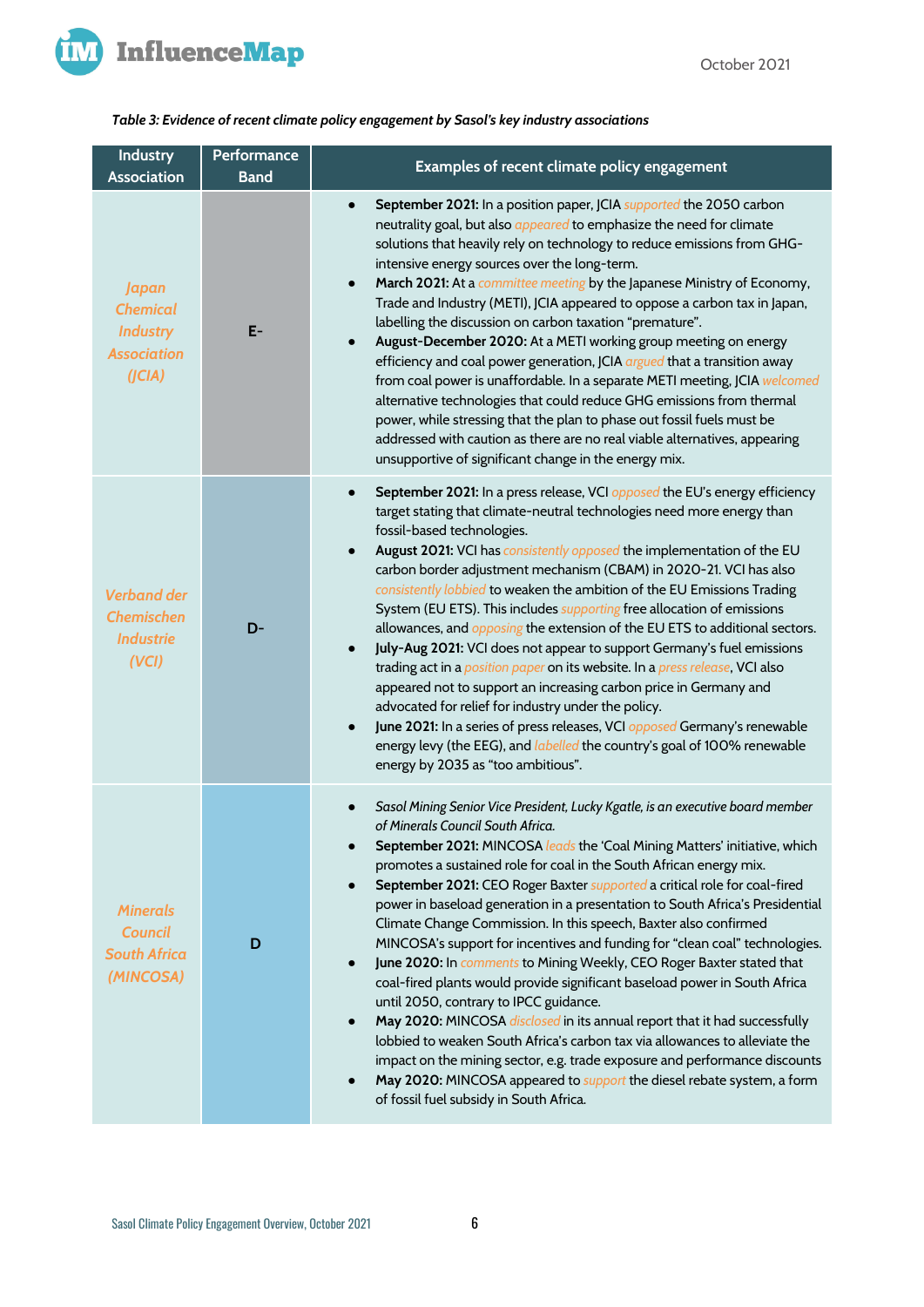



| <b>European</b><br><b>Chemical</b><br><b>Industry</b><br><b>Council</b><br>(Cefic)   | $C-$         | May 2021: In a joint letter, Cefic did not appear to support proposed reforms<br>$\bullet$<br>to increase the carbon price of the EU Emissions Trading System (EU ETS).<br>Instead, it advocated for carbon leakage protection measures such as free<br>allocation of emissions allowances and indirect cost compensation. This was<br>reiterated in response to a consultation on the EU ETS in November 2020.<br>February 2021: In a meeting with EU policymakers, Cefic lobbied for the<br>$\bullet$<br>carbon border adjustment mechanism (CBAM) to be implemented<br>alongside existing exemptions for industry under the EU ETS. In a<br>November 2020 meeting with Vice President Timmermans, Cefic stated it<br>would prefer that a CBAM did not apply to the chemical sector.<br>May 2020: Cefic advocated for an "indicative" 2040 EU GHG target in a<br>$\bullet$<br>position paper on the EU Climate Law, contrasting with the EU<br>Commission's proposed 55% mandatory reduction target by 2030.                                                                                                                                                                                                  |
|--------------------------------------------------------------------------------------|--------------|-----------------------------------------------------------------------------------------------------------------------------------------------------------------------------------------------------------------------------------------------------------------------------------------------------------------------------------------------------------------------------------------------------------------------------------------------------------------------------------------------------------------------------------------------------------------------------------------------------------------------------------------------------------------------------------------------------------------------------------------------------------------------------------------------------------------------------------------------------------------------------------------------------------------------------------------------------------------------------------------------------------------------------------------------------------------------------------------------------------------------------------------------------------------------------------------------------------------|
| <b>Business</b><br><b>Unity South</b><br><b>Africa</b><br>(BUSA)                     | $\mathsf{C}$ | Sasol Vice President of Climate Change, Shamini Harrington, is chair of the<br>$\bullet$<br>environmental sub-committee of Business Unity South Africa.<br>August 2021: Supported investments in new gas infrastructure into the<br>$\bullet$<br>2040s in South Africa, contrary to IPCC and IEA guidance.<br>May 2021: CEO Cas Coovadia warned of framing the climate debate only<br>$\bullet$<br>around net-zero and the science, without considering national<br>circumstances and cost constraints in South Africa.<br>May 2021: CEO Cas Coovadia supported a combination of gas and<br>$\bullet$<br>renewables as the "least-cost energy mix and fastest route to<br>decarbonization" in South Africa.<br>August 2018: In comments on South Africa's Draft Climate Change Bill,<br>$\bullet$<br>BUSA lobbied for increased flexibility and less stringent penalties for<br>companies exceeding carbon budgets. BUSA also <i>supported</i> a "phase down"<br>rather than "phase out" of GHGs such as SF6 and HFCs.<br>March 2018: In a presentation to South Africa's Select Committee on<br>$\bullet$<br>Finance, BUSA opposed the carbon tax in South Africa, citing costs for<br>business and consumers. |
| <b>Industry Task</b><br><b>Team on</b><br><b>Climate</b><br><b>Change</b><br>(ITTCC) | C            | Sasol Head of Global Climate Change and Policy, Storm Potts, is chair of the<br>$\bullet$<br>Industry Task Team on Climate Change.<br>September 2021: ITTCC has consistently opposed South Africa's carbon tax<br>on its corporate website, citing investment uncertainty and increased costs<br>to business and consumers.<br>September 2021: ITTCC appeared to qualify its support for South Africa's<br>mandatory carbon budget legislation on its website by advocating for less<br>stringent penalties for companies which exceed the carbon budget.<br>September 2021: On its corporate website, ITTCC stated that that "business<br>sees no reason for South Africa to have a legislative framework for climate<br>change which is one of the most stringent in the world."                                                                                                                                                                                                                                                                                                                                                                                                                              |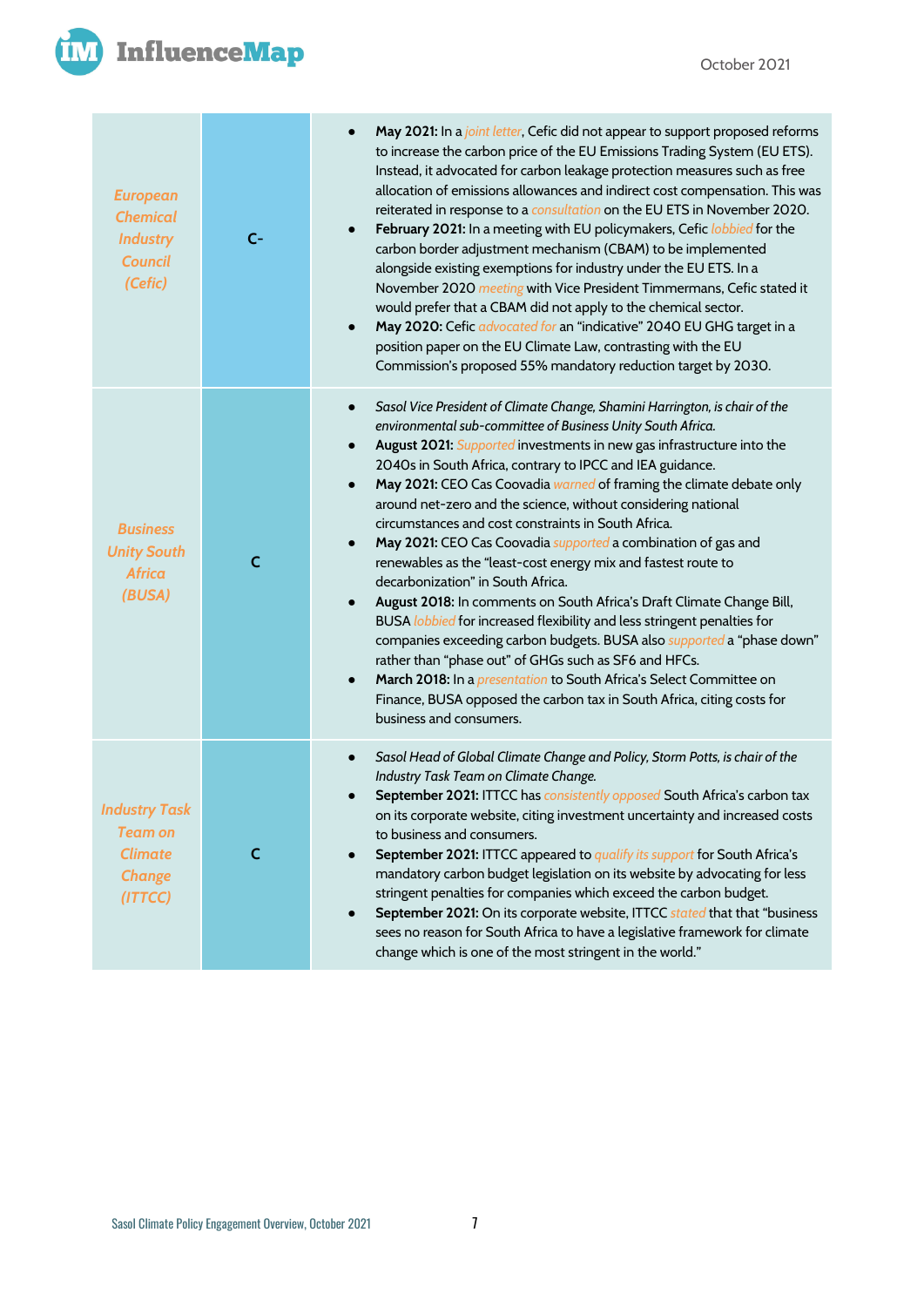

# Appendix A: Detailed assessment of Sasol's corporate industry association review

This Appendix outlines a detailed breakdown of InfluenceMap's assessment of the company's corporate disclosure on industry association lobbying, using the traffic-light assessment framework summarized below. Further details on the assessment methodology is available in Appendix B, and in our April 2021 report *[here](https://influencemap.org/report/Testing-adf92ac36a894ebf9d987a0b5c2ff6e1)*.

| Key. | Explanation                                                                                      |
|------|--------------------------------------------------------------------------------------------------|
|      | Has broadly met investor expectations in this area.                                              |
|      | Has made some progress on investor expectations in this area, but with significant deficiencies. |
|      | Has fallen short of investor expectations in this area.                                          |

A summary of Sasol's disclosures on industry associations is shown below. Sasol has published two reviews of its industry associations to date. The Review Score represents InfluenceMap's overall assessment of the quality of the company's industry association review process, where 100 would indicate that a company has met investor expectations for all criteria related to the review process.

| Date of Review | <b>Review Score</b> |
|----------------|---------------------|
| August 2020    | 0/100               |
| September 2021 | 50/100              |

This assessment is based on Sasol's latest disclosure on industry associations and climate lobbying, which can be *[found](https://www.sasol.com/sites/default/files/financial_reports/Sasol%20Climate%20Change%20Report_2021_22Sep21.pdf)  [here.](https://www.sasol.com/sites/default/files/financial_reports/Sasol%20Climate%20Change%20Report_2021_22Sep21.pdf)* InfluenceMap's online profile of Sasol, including access to the underlying data which forms this assessment, can be found *[here.](https://influencemap.org/company/Sasol-901b3e373efd487e596441367fe72a2c/projectlink/Sasol-In-Climate-Change)* The table below summarizes the company's performance under the seven indicators which form this assessment. A more detailed breakdown, along with the criteria to meet investor expectations and examples of better practice across other companies, can be found on the following page.

| Disclosure & Transparency          | <b>Alignment Process</b>     |
|------------------------------------|------------------------------|
| <b>Corporate climate positions</b> | <b>Identify &amp; Assess</b> |
| Industry group climate positions   | <b>Monitor &amp; Review</b>  |
| Alignment assessment method        | Act                          |
| <b>Framework for misalignment</b>  |                              |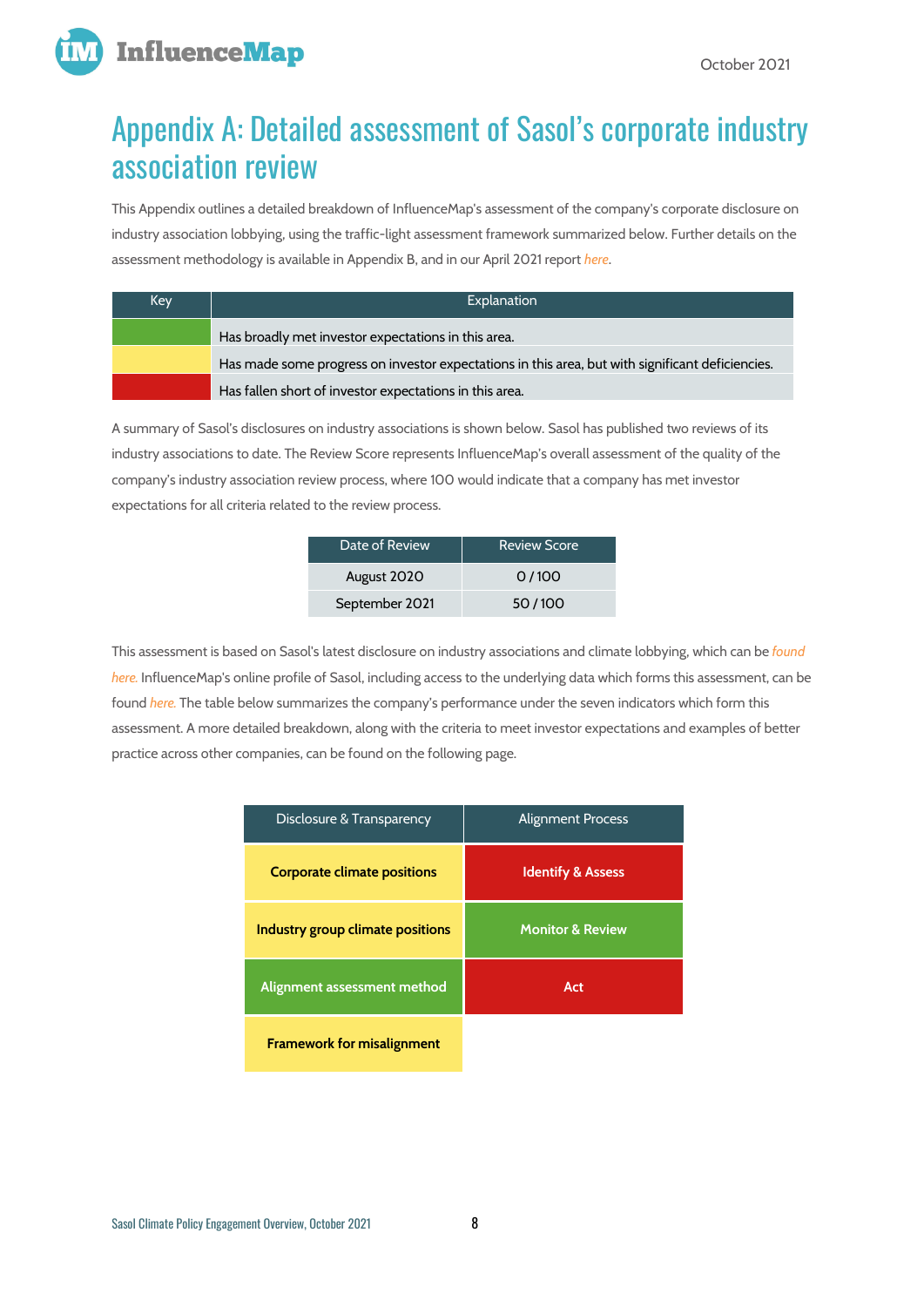

## Sasol Company Scorecard

The tables below highlight, for each indicator, the criteria for companies to meet investor expectations, Sasol's assessment, and examples of better practice by companies to date.

While InfluenceMap did not find an example of best practice across the entire industry association review process, some companies have demonstrated better practice under specific metrics under the 'Disclosure & Transparency' and 'Policy Alignment Process' assessments.

### Disclosure & Transparency

#### **Corporate climate policy positions and influencing activities**

**To meet investor expectations under this indicator:** The company has to disclose a detailed and clearly referenced breakdown of its own climate policy positions and influencing activities beyond 'top-line' climate statements. This includes descriptions of the company's positions and policy engagement activities on specific items of regulation and legislation which are material to the company's operations, business sector, and/or the region(s) in which it operates.

| Sasol                | Sasol has disclosed top-line support for some key South Africa policies such as the Climate Change<br>Bill, green hydrogen strategy, and mandatory reporting of GHG emissions. However, the company's<br>description of its positions and policy engagement activities on specific items of regulation and<br>legislation lacks detail. For example, the company's position on, and engagement with, the carbon<br>tax in South Africa is ambiguous and lacks sufficient detail. |
|----------------------|----------------------------------------------------------------------------------------------------------------------------------------------------------------------------------------------------------------------------------------------------------------------------------------------------------------------------------------------------------------------------------------------------------------------------------------------------------------------------------|
| <b>Best Practice</b> | Shell has disclosed six detailed climate policy positions in its 2021 review including net-zero<br>emissions and carbon pricing. Shell's 2020 update also outlined the company's position on specific<br>climate policies including the EU Green Deal and methane regulation in the EU and US. The 2021<br>review also includes a clear reference to a list of climate policy positions and examples of Shell's<br>advocacy on its website.                                      |

#### **Industry association climate policy positions and influencing activities**

**To meet investor expectations under this indicator:** The company has to disclose a detailed and accurate account of the climate policy positions and influencing activities of each industry association actively engaged on climate change policy, including descriptions of positions and policy engagement activities on specific items of regulation and legislation beyond 'top-line' statements.

| <b>Sasol</b>         | Sasol has disclosed the climate policy positions and influencing activities of some of its industry<br>associations. For example, the company discloses Business Unity South Africa's position on the<br>carbon tax and South Africa's 2030 GHG target, and CEFIC's position on the EU ETS. Sasol also<br>includes links to relevant materials on its industry groups' websites. However, for some industry<br>associations, the disclosure lacks detail or only references 'top-line' climate positions. The disclosure<br>also appears to overlook detailed negative lobbying by some industry associations (e.g. CEFIC). |
|----------------------|-----------------------------------------------------------------------------------------------------------------------------------------------------------------------------------------------------------------------------------------------------------------------------------------------------------------------------------------------------------------------------------------------------------------------------------------------------------------------------------------------------------------------------------------------------------------------------------------------------------------------------|
| <b>Best Practice</b> | No companies have met investor expectations in this area, although BASF and Shell exhibit current<br>leading practice. Both companies have disclosed a detailed account of all key industry associations'<br>climate policy positions, and a summary of their influencing activities. However, they appear to<br>overlook detailed negative lobbying by a number of industry associations identified by<br>InfluenceMap's database.                                                                                                                                                                                         |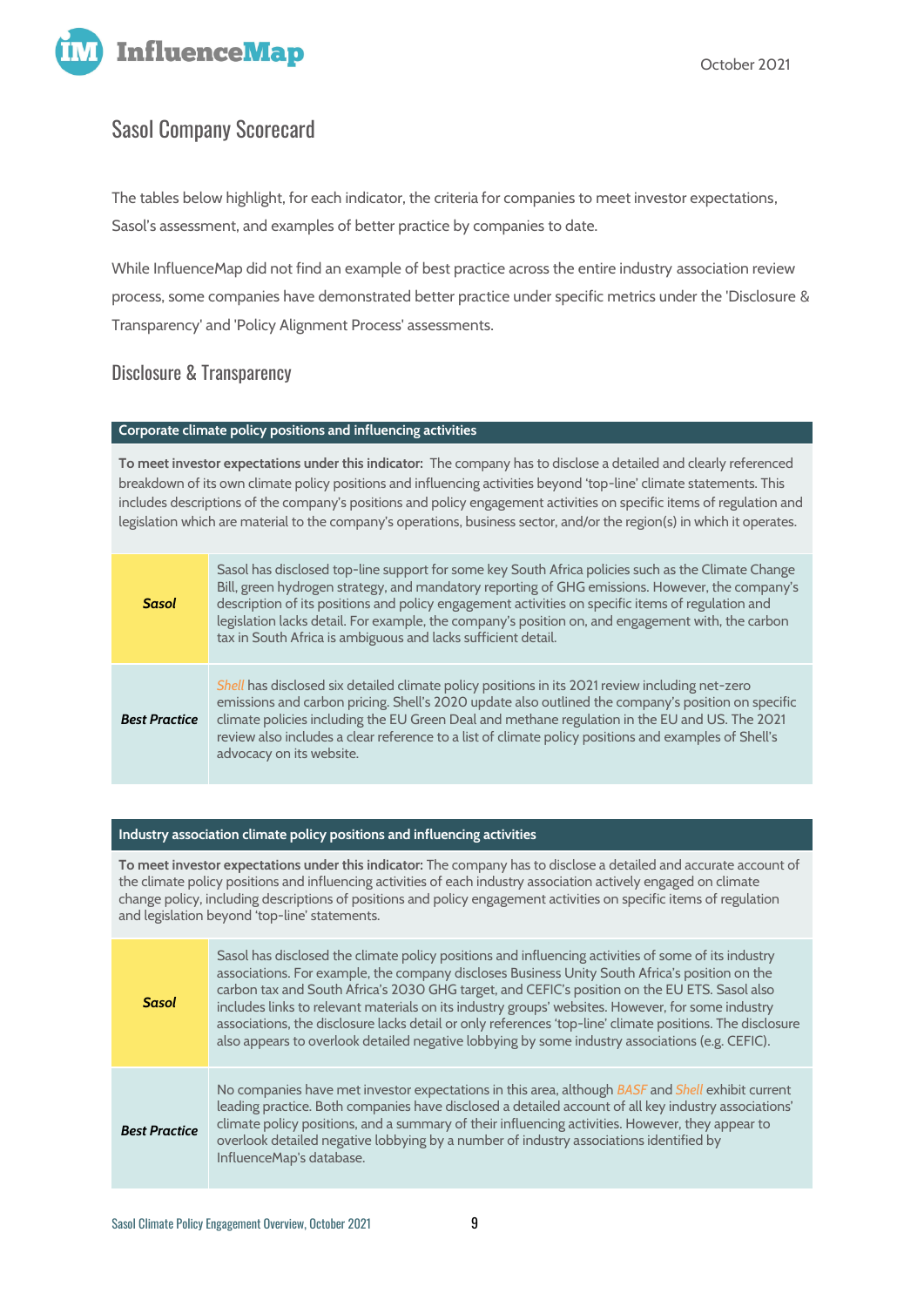

#### **Alignment assessment method**

**To meet investor expectations under this indicator:** The company has to: (1) disclose a clear and detailed framework for assessing alignment with its industry associations across all relevant areas of policy engagement; (2) consistently apply this framework across *all* industry associations; and (3) provide a clear and detailed explanation behind each evaluation.

| <b>Sasol</b>         | Sasol has disclosed a clear explanation of its alignment assessment methodology based on five<br>high-level policy positions, including what constitutes alignment, partial alignment and<br>misalignment. The company has consistently applied this framework across all industry associations,<br>providing a clear and detailed explanation of how it has been applied to each industry association,<br>assessing alignment against the five policy positions in turn. |
|----------------------|---------------------------------------------------------------------------------------------------------------------------------------------------------------------------------------------------------------------------------------------------------------------------------------------------------------------------------------------------------------------------------------------------------------------------------------------------------------------------|
| <b>Best Practice</b> | BASF has also disclosed a clear explanation of its alignment assessment method along with a clear<br>and detailed explanation of how it has been applied to each industry association. The company also<br>provided specific alignment indicators for EU climate policy such as the EU ETS to assess the<br>alignment of key European industry associations.                                                                                                              |

#### **Framework for addressing misalignment**

**To meet investor expectations under this indicator:** The company must disclose a clear and detailed framework for addressing misalignments with its industry associations including escalation steps and clear deadlines for industry associations which do not amend misaligned practices.

| <b>Sasol</b>         | Sasol has disclosed some escalating steps for addressing potential cases of misalignment, stating<br>that it will voice its views clearly, publicly communicate its position, and consider the termination of<br>its membership. However, it is not clear in which circumstances the company would take these<br>actions, and there are no timelines attached to the framework.                    |
|----------------------|----------------------------------------------------------------------------------------------------------------------------------------------------------------------------------------------------------------------------------------------------------------------------------------------------------------------------------------------------------------------------------------------------|
| <b>Best Practice</b> | BHP has disclosed clear and detailed steps for addressing potential misalignment, including an<br>escalation strategy and clear timelines attached. The company states it will communicate material<br>differences, request that the industry association develop a position or refrain from advocacy in<br>certain areas, and review the membership if there has been no action within 12 months. |

## Policy Alignment Process

| <b>Identify &amp; Assess</b> |                                                                                                                                                                                                                                                                                                                                                                                                                                                                                                                                                                                                                                                                                                   |
|------------------------------|---------------------------------------------------------------------------------------------------------------------------------------------------------------------------------------------------------------------------------------------------------------------------------------------------------------------------------------------------------------------------------------------------------------------------------------------------------------------------------------------------------------------------------------------------------------------------------------------------------------------------------------------------------------------------------------------------|
|                              | To meet investor expectations under this indicator: The company has to identify all cases of misalignment with its<br>industry associations and the Paris Agreement in line with InfluenceMap's database on corporate lobbying.                                                                                                                                                                                                                                                                                                                                                                                                                                                                   |
| <b>Sasol</b>                 | Sasol has not identified any cases of misalignment with its industry associations, although it found<br>"partial alignment" with some associations on specific policy areas. InfluenceMap analysis indicates<br>that the company has three memberships to industry associations misaligned with the Paris<br>Agreement (Japan Chemical Industry Association, Verbund der Chemischen Industrie (VCI), Minerals<br>Council of South Africa) and four memberships to industry associations potentially misaligned with<br>the Paris Agreement (European Chemical Industry Council (CEFIC), Business Unity South Africa,<br>Industry Task Team on Climate Change, International Chamber of Commerce). |
| <b>Best Practice</b>         | Although AGL Energy has demonstrated some progress in this area, no companies have met investor<br>expectations. InfluenceMap analysis indicates that all companies have missed key cases of<br>misalignment with industry associations lobbying counter to the goals of the Paris Agreement.                                                                                                                                                                                                                                                                                                                                                                                                     |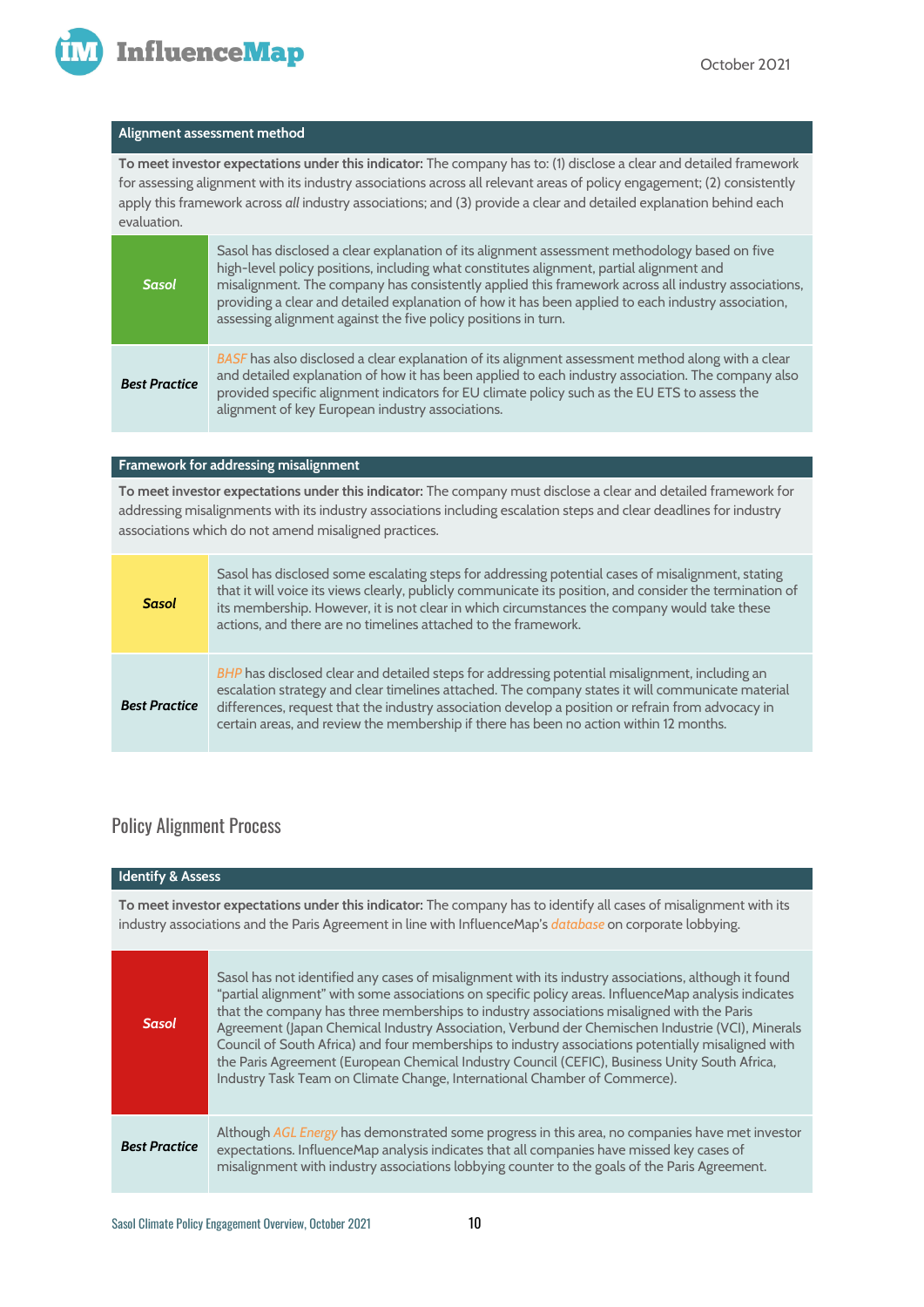

#### **Monitor & Review**

**To meet investor expectations under this indicator:** The company has to publish a review of industry associations on an annual basis, commit to do so at least once a year, or commit to disclose regular updates on its review and alignment process. Updates should accurately report on relevant material and on-going lobbying activities of potentially misaligned industry associations, as well as the company's alignment and engagement with the industry association concerning these activities.

| <b>Sasol</b>         | Sasol has disclosed two reviews of its industry association memberships in 2020 and 2021. The<br>company has committed to undertake a review annually, and more frequently if material policy<br>position changes take place. Sasol will use the CA100+ Net Zero Benchmark to report on climate<br>policy engagements, and credible third-party assessments on industry associations to enhance<br>monitoring, assessment and disclosure on alignment. Sasol has not indicated when or how it will<br>incorporate these third-party assessments. |
|----------------------|--------------------------------------------------------------------------------------------------------------------------------------------------------------------------------------------------------------------------------------------------------------------------------------------------------------------------------------------------------------------------------------------------------------------------------------------------------------------------------------------------------------------------------------------------|
| <b>Best Practice</b> | Shell has published full industry association reviews in 2019 and 2021. In April 2020, Shell also<br>published an update on the nine associations with some misalignment found in 2019 including<br>actions taken within each association, key changes to the associations' climate positions and detailed<br>next steps. Shell has committed to publish its next update in 2022.                                                                                                                                                                |

#### **Act**

**To meet investor expectations under this indicator:** The company has to show evidence of action to address all cases of misalignment with its industry associations and the Paris Agreement, in line with InfluenceMap's *[database](https://influencemap.org/ca100-rankings)* on corporate lobbying. The investor expectations outlined by *[PRI,](https://www.unpri.org/Uploads/i/k/t/Investor-Expectations-on-Corporate-Climate-Lobbying_en-GB.pdf) [IIGCC](https://www.iigcc.org/download/investor-expectations-on-corporate-lobbying/?wpdmdl=1830&refresh=5e941e9842c431586765464)* and *[Ceres](https://www.ceres.org/sites/default/files/INVESTOR%20EXPECTATIONS%20ON%20CORPORATE%20LOBBYING%20ON%20CLIMATE%20CHANGE%209.19.pdf)* include several steps companies can take to address misalignment. Steps should include terminating memberships or taking specific action to reform the detailed and material lobbying activities undertaken by misaligned organizations.

| Sasol                | Sasol has shown limited evidence of action to address misalignments. Where the company found<br>"partial alignment" with an industry association on a specific policy area, it stated that it would<br>continue to engage with the industry association on that issue. However, Sasol provided limited<br>details of this engagement, the outcomes sought, or the results. The company does not appear to<br>have addressed key cases of material and potential misalignment with the Paris Agreement<br>identified by InfluenceMap's database (see Identify & Assess).                                                                                                                                                                                                                                                                       |
|----------------------|-----------------------------------------------------------------------------------------------------------------------------------------------------------------------------------------------------------------------------------------------------------------------------------------------------------------------------------------------------------------------------------------------------------------------------------------------------------------------------------------------------------------------------------------------------------------------------------------------------------------------------------------------------------------------------------------------------------------------------------------------------------------------------------------------------------------------------------------------|
| <b>Best Practice</b> | No companies have met investor expectations in this area by showing evidence of action to address<br>all cases of misalignment identified by InfluenceMap's database, although some companies have<br>made more progress. Total announced in January 2021 that it had decided not to renew its<br>membership to the American Petroleum Institute due to divergences on climate positions. BHP<br>suspended its membership to Queensland Resources Council in 2020 following its 'Vote Greens<br>Last' advertising campaign and outlined detailed actions to be taken at four "partly aligned" industry<br>associations. Chevron has not left any industry associations but has disclosed its engagement on<br>specific climate change policy issues with seven industry associations, including details of the results<br>of this engagement. |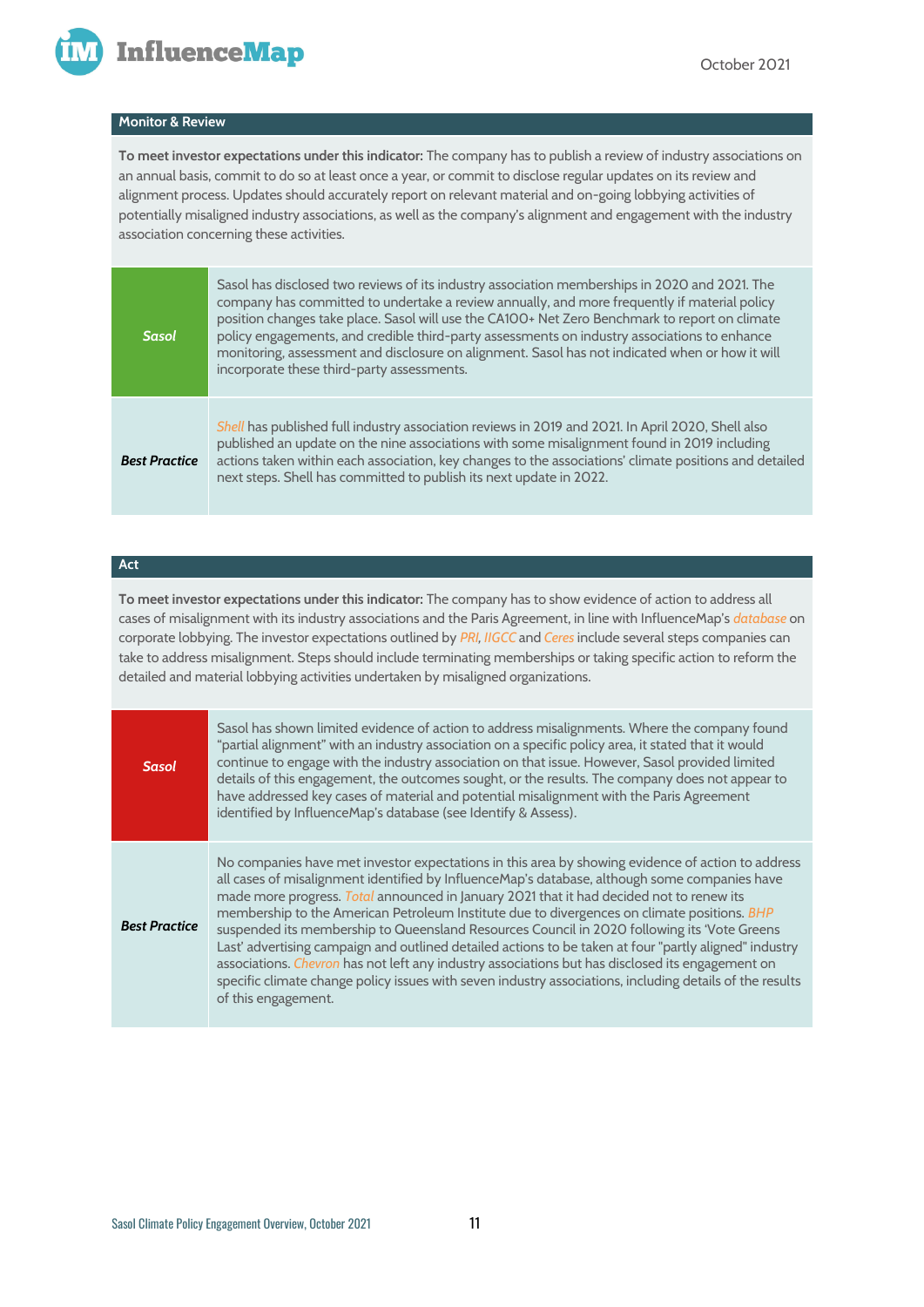



# Appendix B: InfluenceMap methodology for assessment of industry association reviews

Scoring Disclosures and Policy-Alignment

| Explanation                                                                                      |
|--------------------------------------------------------------------------------------------------|
| Has broadly met investor expectations in this area.                                              |
|                                                                                                  |
| Has made some progress on investor expectations in this area, but with significant deficiencies. |
| Has fallen short of investor expectations in this area.                                          |
|                                                                                                  |

## Assessing Disclosures

Since BHP's 2017 industry association review, around 20 major global corporates have delivered similar, specific disclosures on their industry association links in response to investor pressure. This positive momentum is undermined, however, if the resulting disclosures are of poor quality.

In its *['Investor Expectations on Corporate Climate Lobbying'](https://www.unpri.org/Uploads/i/k/t/Investor-Expectations-on-Corporate-Climate-Lobbying_en-GB.pdf)* report, the PRI highlights the need for disclosure on the company's positions and activities on climate change policy engagement, as well as the positions and activities of the industry groups it supports. The PRI further requests information on the governance processes and actions taken to ensure alignment between these activities and the company's stated climate goals*[. IIGCC](https://www.iigcc.org/download/investor-expectations-on-corporate-lobbying/?wpdmdl=1830&refresh=5e941e9842c431586765464)* and *[Ceres](https://www.ceres.org/sites/default/files/INVESTOR%20EXPECTATIONS%20ON%20CORPORATE%20LOBBYING%20ON%20CLIMATE%20CHANGE%209.19.pdf)* articulate similar expectations, also requiring companies to disclose a material impact assessment of lobbying by an organization that opposes their public position. InfluenceMap uses the following assessment criteria to test the clarity, accuracy and scope of information provided by companies against four key issues.

| Disclosure Item                       | <b>Score</b> | InfluenceMap's Assessment Criteria                                                                                                                                                                                                                                                                                                                                                                                                                                                               |  |  |  |
|---------------------------------------|--------------|--------------------------------------------------------------------------------------------------------------------------------------------------------------------------------------------------------------------------------------------------------------------------------------------------------------------------------------------------------------------------------------------------------------------------------------------------------------------------------------------------|--|--|--|
| Corporate climate<br>policy positions |              | The company has disclosed a detailed and clearly referenced breakdown of its own<br>climate policy positions and influencing activities beyond 'top-line' climate<br>statements. This includes descriptions of the company's positions and policy<br>engagement activities on specific items of regulation and legislation which are<br>material to the company's operations, business sector, and/or the region(s) in which it<br>operates.                                                     |  |  |  |
| and influencing<br>activities         |              | The company has disclosed a breakdown of its own climate policy positions and<br>influencing activities. However, the company's description of its positions and policy<br>engagement activities on specific items of regulation and legislation lacks detail,<br>and/or the company has not disclosed its position and engagement activities on key<br>items of regulation and legislation which are material to its operations, business<br>sector, and/or the region(s) in which it operates. |  |  |  |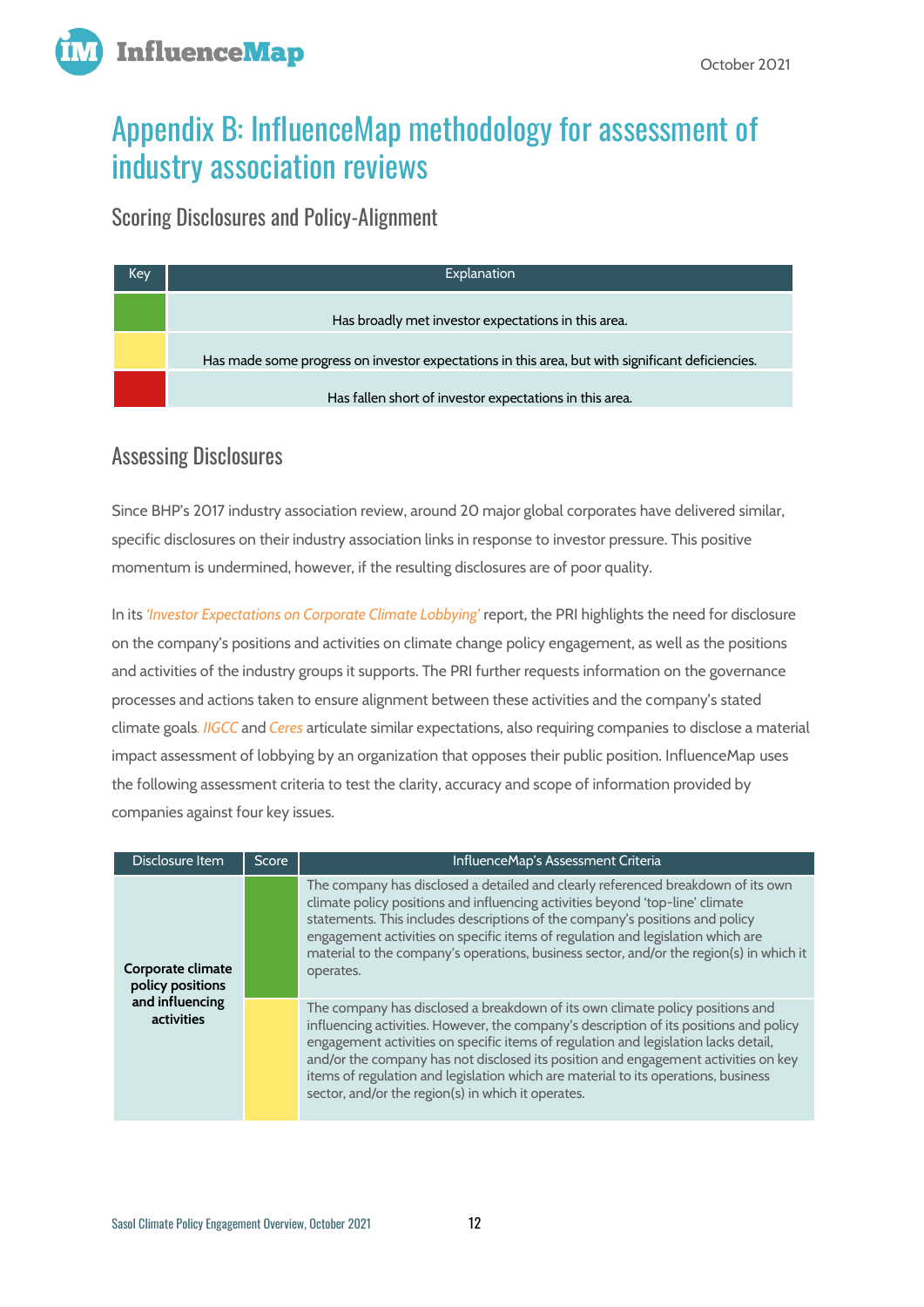

## **InfluenceMap**

|                                                                                         | The company has made no attempt to disclose its climate policy positions and<br>influencing activities, or the company's disclosure is limited to a brief overview of its<br>'top-line' climate statements and operational commitments without reference to<br>specific items of regulation and legislation.                                                                                                                                                         |  |  |  |
|-----------------------------------------------------------------------------------------|----------------------------------------------------------------------------------------------------------------------------------------------------------------------------------------------------------------------------------------------------------------------------------------------------------------------------------------------------------------------------------------------------------------------------------------------------------------------|--|--|--|
|                                                                                         | The company has disclosed a detailed and accurate account of the climate policy<br>positions and influencing activities of each industry association actively engaged on<br>climate change policy, including descriptions of positions and policy engagement<br>activities on specific items of regulation and legislation beyond 'top-line' statements.                                                                                                             |  |  |  |
| Industry<br>association<br>climate policy<br>positions and<br>influencing<br>activities | The company has disclosed an account of the climate policy positions and<br>influencing activities of each industry association actively engaged on climate change<br>policy, beyond 'top-line' statements. However, the disclosure lacks detail on<br>positions and policy engagement activities on specific items of regulation and<br>legislation, and/or does not disclose evidence of negative climate lobbying by one or<br>more of its industry associations. |  |  |  |
|                                                                                         | The company has not disclosed the climate policy positions and influencing activities<br>of each industry association actively engaged on climate change policy, and/or the<br>company's disclosure is limited to a brief overview of 'top-line' climate statements<br>without reference to specific items of regulation and legislation.                                                                                                                            |  |  |  |
|                                                                                         | The company has: (1) disclosed a clear and detailed framework for assessing<br>alignment with its industry associations across all relevant areas of policy<br>engagement; (2) consistently applied this framework across all industry associations;<br>and (3) provided a clear and detailed explanation behind each evaluation.                                                                                                                                    |  |  |  |
| Alignment<br>assessment<br>method                                                       | The company has disclosed a framework for assessing alignment with its industry<br>associations but the disclosure lacks detail regarding one of the above steps (1-3).                                                                                                                                                                                                                                                                                              |  |  |  |
|                                                                                         | The company has not disclosed a framework for assessing alignment with industry<br>associations, or it has disclosed a framework but the disclosure lacks detail regarding<br>more than one of the above steps (1-3).                                                                                                                                                                                                                                                |  |  |  |
|                                                                                         | The company has disclosed a clear and detailed framework for addressing<br>misalignments with its industry associations including escalation steps and clear<br>deadlines for industry associations which do not amend misaligned practices.                                                                                                                                                                                                                         |  |  |  |
| <b>Framework for</b><br>addressing<br>misalignment                                      | The company has disclosed a clear and detailed framework for addressing<br>misalignments with its industry associations including escalation steps, but there is no<br>clear deadlines for industry associations which do not amend misaligned practices                                                                                                                                                                                                             |  |  |  |
|                                                                                         | The company has not disclosed a framework for addressing misalignments with its<br>industry associations, or the company has disclosed a framework but the steps are<br>ambiguous and lack sufficient detail.                                                                                                                                                                                                                                                        |  |  |  |

## Assessing Policy Alignment Process

As well as transparent disclosures on industry group links and lobbying activities, the investor expectations communicated by IIGCC, CERES and the UN PRI also set out the need for robust processes to ensure alignment between the company's stated policy positions and the positions and lobbying activities of their industry groups. These processes consist of the following three elements: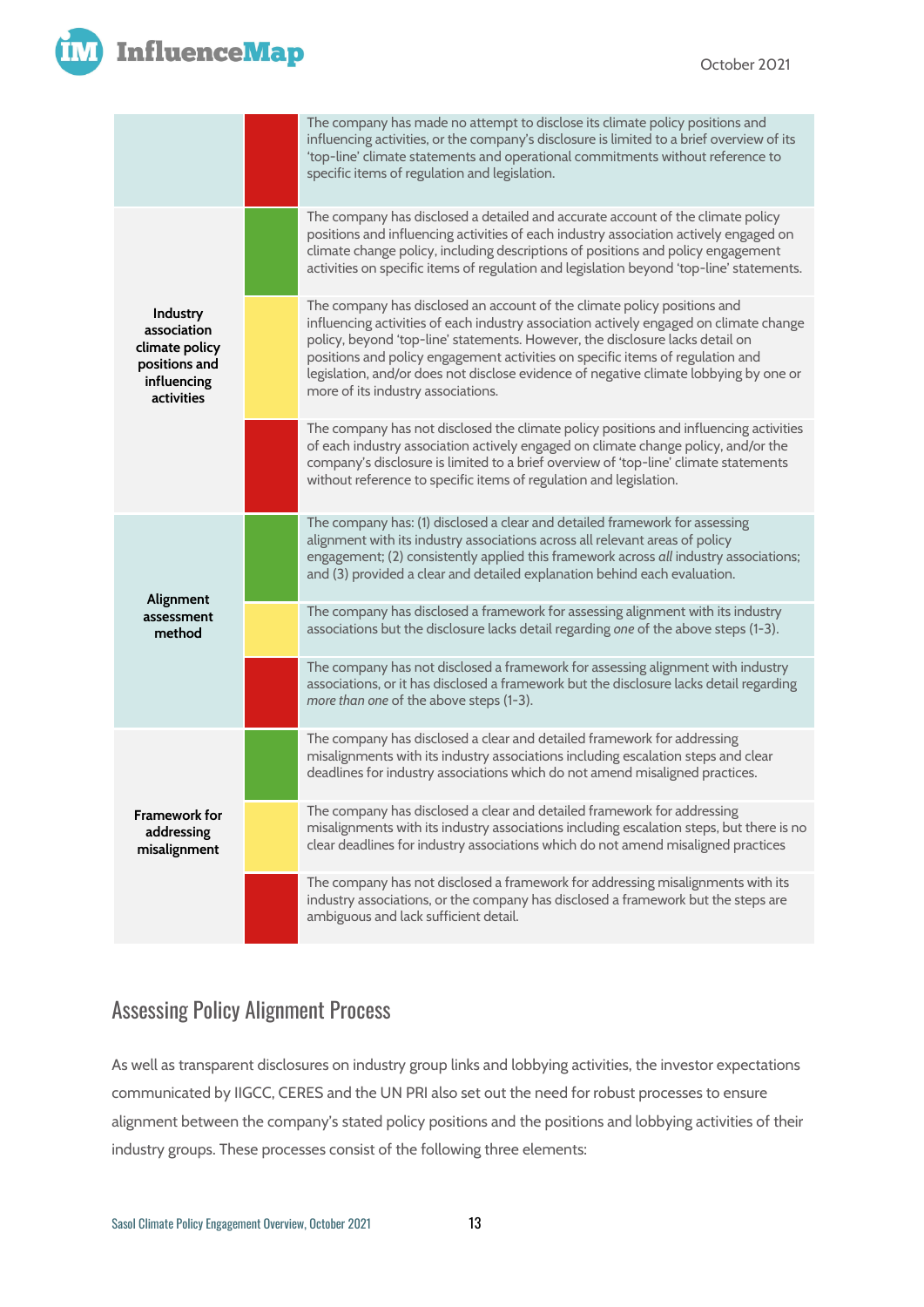

| Alignment<br>Process                   | Score | InfluenceMap's Assessment Criteria                                                                                                                                                                                                                                                                                                                                                                                                                                                                                                                                                                                                                                                                   |
|----------------------------------------|-------|------------------------------------------------------------------------------------------------------------------------------------------------------------------------------------------------------------------------------------------------------------------------------------------------------------------------------------------------------------------------------------------------------------------------------------------------------------------------------------------------------------------------------------------------------------------------------------------------------------------------------------------------------------------------------------------------------|
| <b>Identify &amp;</b><br><b>Assess</b> |       | The company has identified all cases of misalignment with its industry associations and the Paris<br>Agreement in line with InfluenceMap's database on corporate lobbying.                                                                                                                                                                                                                                                                                                                                                                                                                                                                                                                           |
|                                        |       | The company has not identified key cases of misalignment with the Paris Agreement in line with<br>InfluenceMap's database on corporate lobbying. Companies are scored in this category if they miss<br>up to three cases of "potential" misalignment (industry associations with Organization Scores 51-75<br>in InfluenceMap's database).                                                                                                                                                                                                                                                                                                                                                           |
|                                        |       | The company has not identified key cases of misalignment with the Paris Agreement in line with<br>InfluenceMap's database on corporate lobbying. Companies are scored in this category if they miss<br>one case of misalignment (industry associations with Organization Scores 0-50) or more than three<br>cases of "potential" misalignment (industry associations with Organization Scores 51-75 in<br>InfluenceMap's database).                                                                                                                                                                                                                                                                  |
| <b>Monitor &amp;</b><br><b>Review</b>  |       | The company has published a review of industry associations on an annual basis, has committed to<br>do so at least once a year, or is/has committed to disclose regular updates on its review and<br>alignment process. Updates should accurately report on relevant material and on-going lobbying<br>activities of potentially misaligned industry associations, as well as the company's alignment and<br>engagement with the industry association concerning these activities.                                                                                                                                                                                                                   |
|                                        |       | The company has committed to publish an update to its review of industry associations but not an<br>annual basis or not specified a timeframe.                                                                                                                                                                                                                                                                                                                                                                                                                                                                                                                                                       |
|                                        |       | The company has not committed to any follow-up processes as part of its review of industry<br>associations.                                                                                                                                                                                                                                                                                                                                                                                                                                                                                                                                                                                          |
| Act                                    |       | The company has shown evidence of action to address all cases of misalignment with its industry<br>associations and the Paris Agreement, in line with InfluenceMap's database on corporate lobbying.<br>The investor expectations outlined by PRI, IIGCC and Ceres include several steps companies can take<br>to address misalignment. Steps should include terminating memberships or taking specific action to<br>reform the detailed and material lobbying activities undertaken by misaligned organizations.                                                                                                                                                                                    |
|                                        |       | The company has shown some evidence of action to address cases of misalignment with its industry<br>associations and the Paris Agreement, but has not addressed key cases of misalignment or<br>"potential" misalignment identified by InfluenceMap's database on corporate lobbying, i.e. industry<br>associations with Organization Scores 0-75 in InfluenceMap's database. The investor expectations<br>outlined by PRI, IIGCC and Ceres include several steps companies can take to address misalignment.<br>Steps should include terminating memberships or taking specific action to reform the detailed and<br>material lobbying activities undertaken by misaligned organizations.           |
|                                        |       | The company has shown no or limited evidence of action to address cases of misalignment with its<br>industry associations and the Paris Agreement, missing key cases of "material" or "potential"<br>misalignment identified in InfluenceMap's database on corporate lobbying, i.e. industry associations<br>with Organization Scores O-75. The investor expectations outlined by PRI, IIGCC and Ceres include<br>several steps companies can take to address misalignment. Action will be scored under this category<br>if it does not include terminating memberships or taking specific action to reform the detailed and<br>material lobbying activities undertaken by misaligned organizations. |

To assist this assessment, InfluenceMap will be applying its database on corporate and industry group climate change lobbying. This tracks in real-time the detailed climate policy lobbying of around 300 companies and 100 industry associations globally, allowing like-for-like comparisons of organizations' positions on climate policy that are compared to a benchmark of Paris-aligned climate policy. This system can track the evolution of corporate and industry group climate lobbying positions over time.